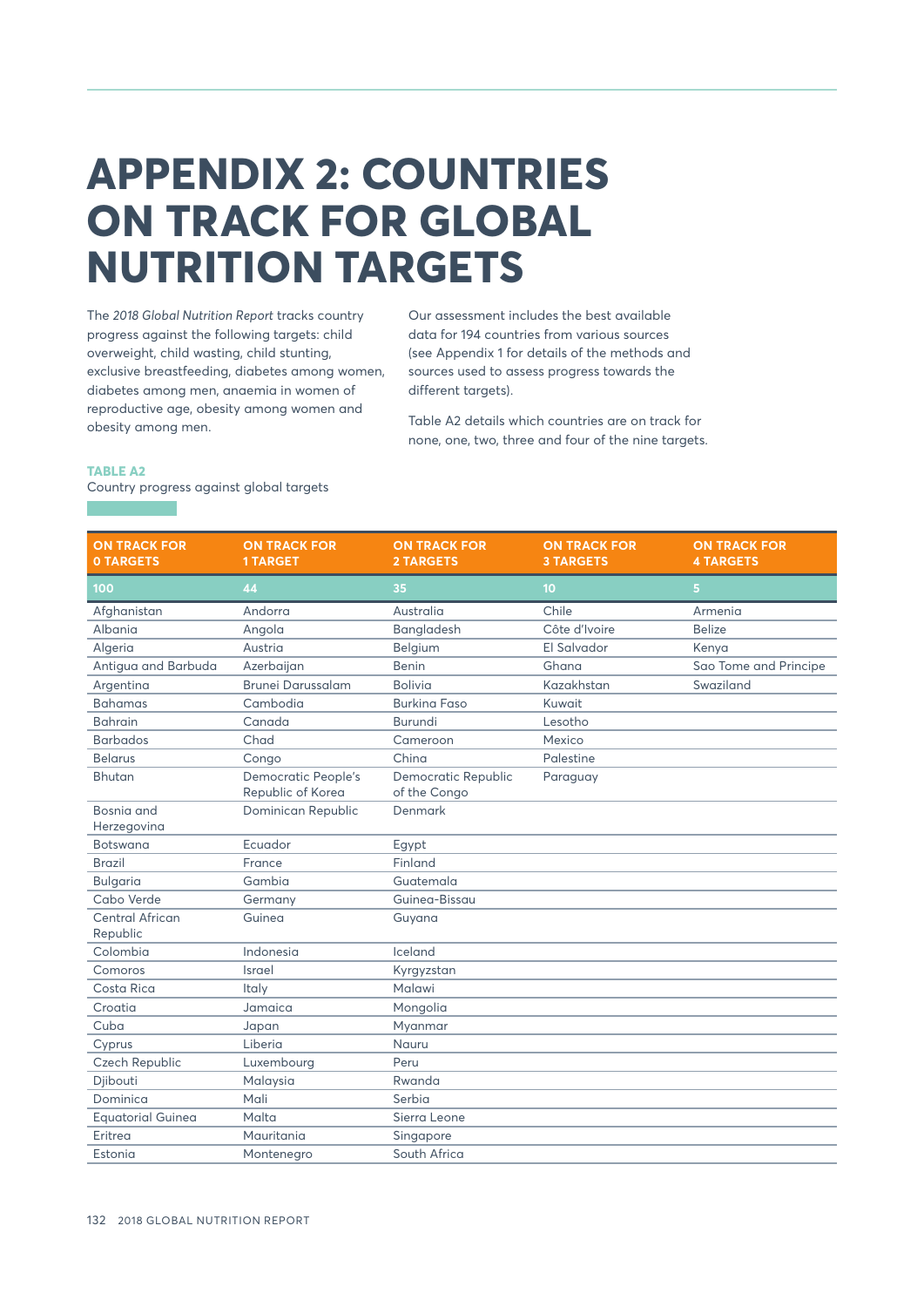# **TABLE A2** CONTINUED

| <b>ON TRACK FOR</b><br><b>0 TARGETS</b> | <b>ON TRACK FOR</b><br><b>1 TARGET</b> | <b>ON TRACK FOR</b><br><b>2 TARGETS</b> | <b>ON TRACK FOR</b><br><b>3 TARGETS</b> | <b>ON TRACK FOR</b><br><b>4 TARGETS</b> |
|-----------------------------------------|----------------------------------------|-----------------------------------------|-----------------------------------------|-----------------------------------------|
| 100                                     | 44                                     | 35                                      | 10                                      | 5                                       |
| Ethiopia                                | Nepal                                  | Sweden                                  |                                         |                                         |
| Fiji                                    | Netherlands                            | Tanzania                                |                                         |                                         |
| Gabon                                   | Nigeria                                | <b>Thailand</b>                         |                                         |                                         |
| Georgia                                 | Norway                                 | Turkey                                  |                                         |                                         |
| Greece                                  | Portugal                               | Uganda                                  |                                         |                                         |
| Grenada                                 | Republic of Korea                      | Vanuatu                                 |                                         |                                         |
| Haiti                                   | Samoa                                  | Zimbabwe                                |                                         |                                         |
| Honduras                                | Senegal                                |                                         |                                         |                                         |
| Hungary                                 | Solomon Islands                        |                                         |                                         |                                         |
| India                                   | Spain                                  |                                         |                                         |                                         |
| Iran (Islamic Republic of)              | Sri Lanka                              |                                         |                                         |                                         |
| Iraq                                    | Sudan                                  |                                         |                                         |                                         |
| Ireland                                 | Switzerland                            |                                         |                                         |                                         |
| Jordan                                  | Timor-Leste                            |                                         |                                         |                                         |
| Kiribati                                | Turkmenistan                           |                                         |                                         |                                         |
| Lao People's                            | Zambia                                 |                                         |                                         |                                         |
| Democratic Republic                     |                                        |                                         |                                         |                                         |
| Latvia                                  |                                        |                                         |                                         |                                         |
| Lebanon                                 |                                        |                                         |                                         |                                         |
| Libya                                   |                                        |                                         |                                         |                                         |
| Liechtenstein                           |                                        |                                         |                                         |                                         |
| Lithuania                               |                                        |                                         |                                         |                                         |
| Madagascar                              |                                        |                                         |                                         |                                         |
| <b>Maldives</b>                         |                                        |                                         |                                         |                                         |
| Marshall Islands                        |                                        |                                         |                                         |                                         |
| Mauritius                               |                                        |                                         |                                         |                                         |
| Micronesia (Federated                   |                                        |                                         |                                         |                                         |
| States of)                              |                                        |                                         |                                         |                                         |
| Monaco                                  |                                        |                                         |                                         |                                         |
| Morocco                                 |                                        |                                         |                                         |                                         |
| Mozambique                              |                                        |                                         |                                         |                                         |
| Namibia                                 |                                        |                                         |                                         |                                         |
| New Zealand                             |                                        |                                         |                                         |                                         |
| Nicaragua                               |                                        |                                         |                                         |                                         |
| Niger                                   |                                        |                                         |                                         |                                         |
| Oman                                    |                                        |                                         |                                         |                                         |
| Pakistan                                |                                        |                                         |                                         |                                         |
| Palau                                   |                                        |                                         |                                         |                                         |
| Panama                                  |                                        |                                         |                                         |                                         |
| Papua New Guinea                        |                                        |                                         |                                         |                                         |
| Philippines                             |                                        |                                         |                                         |                                         |
| Poland                                  |                                        |                                         |                                         |                                         |
| Qatar                                   |                                        |                                         |                                         |                                         |
| Republic of Moldova                     |                                        |                                         |                                         |                                         |
| Romania                                 |                                        |                                         |                                         |                                         |
| <b>Russian Federation</b>               |                                        |                                         |                                         |                                         |
| Saint Kitts and Nevis                   |                                        |                                         |                                         |                                         |
| Saint Lucia                             |                                        |                                         |                                         |                                         |
|                                         |                                        |                                         |                                         |                                         |